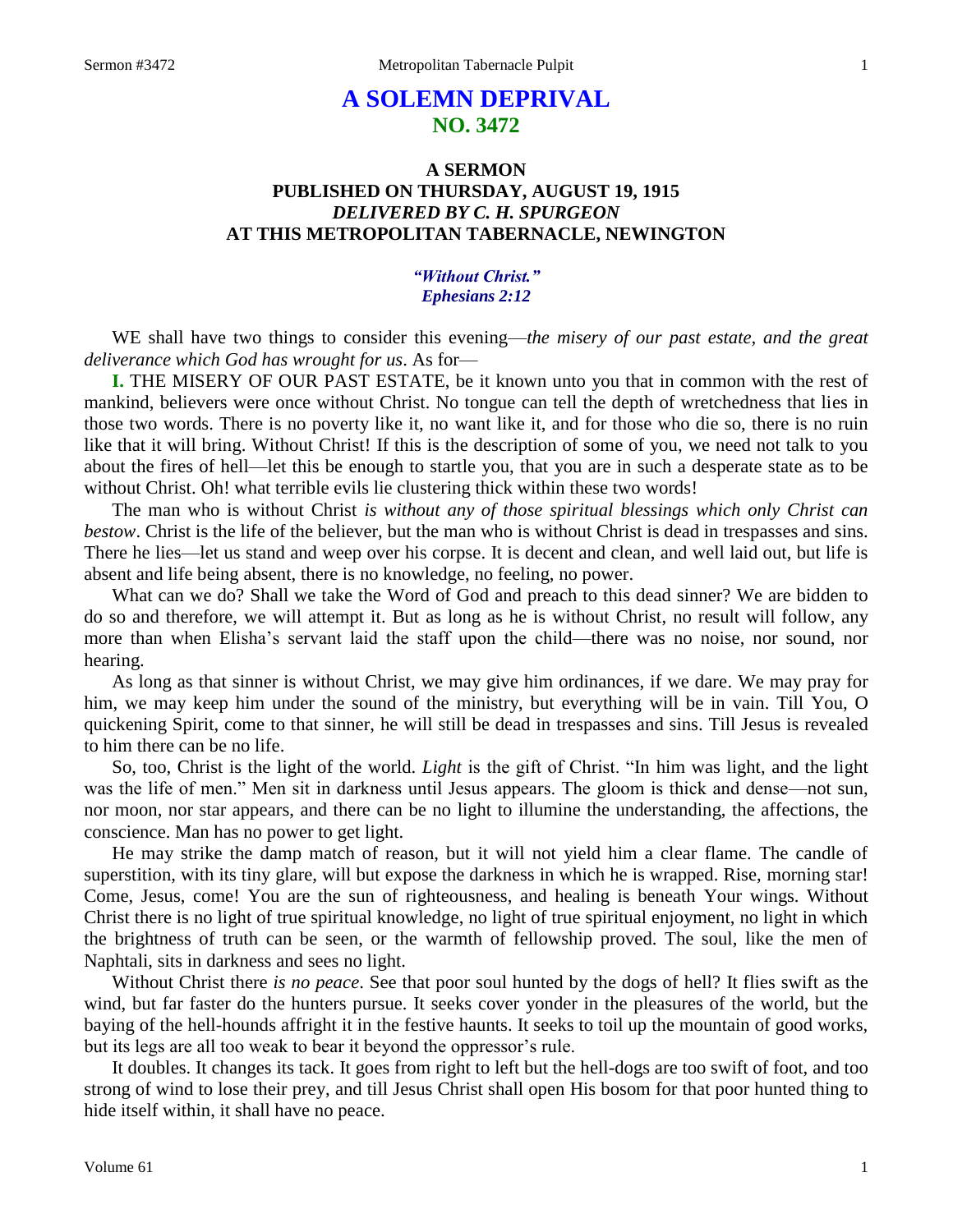Without Christ *there is no rest*. The wicked are like the troubled sea, which cannot rest, and only Jesus can say to that sea, "Peace, be still."

Without Christ *there is no safety*. The vessel must fly before the gale, for it has no anchor on board. It may dash upon the rocks, for it has no chart and no pilot. Come what may, it is given up to the mercy of wind and waves. Safety it cannot know without Christ. But let Christ come on board that soul, and it may laugh at all the storms of earth, and e'en the whirlwinds which the Prince of the Power of the air may raise, need not confound it—but without Christ there is no safety for it.

Without Christ again, *there is no hope*. Sitting wrecked upon this desert rock, the lone soul looks far away, but marks nothing that can give it joy. If, perchance, it fancies that a sail is in the distance, it is soon deceived. The poor soul is thirsty and around it flows only a sea of brine, soon to change to an ocean of fire.

It looks upward and there is an angry God—downward, and there are yawning gulfs—on the right hand and there are accusing sounds—on the left hand and there are tempting fiends. It is all lost! lost! lost! Without Christ, utterly lost, and until Christ comes, not a single beam of hope can make glad that anxious eye.

Without Christ, beloved, remember that *all the religious acts of men are vanity*. What are they but mere airbags, having nothing in them whatever that God can accept? There is the semblance of worship—the altar, the victim, the wood laid in order, and the votaries bow the knee, or prostrate their bodies, but Christ alone can send the fire of heaven's acceptance.

Without Christ, the offering, like that of Cain's, shall lie upon the stones, but it shall never rise in fragrant smoke, accepted by the God of heaven. Without Christ your church-goings are a form of slavery, your chapel-meetings a bondage. Without Christ your prayers are but empty wind, your repentances are wasted tears, your almsgivings and your good deeds are but a coating of thin veneer to hide your base iniquities.

Your professions are white-washed sepulchers, fair to look upon, but inwardly full of rottenness. Without Christ your religion is dead, corrupt, a stench, a nuisance before God—a thing of abhorrence for where there is no Christ, there is no life in any devotion, nothing in it for God to see that can possibly please Him.

And this, mark you, is a true description, not of some, but of all who are without Christ. You moral people without Christ, you are lost as much as the immoral. You rich and respectable people, without Christ, you will be as surely damned as the prostitute that walks the streets at midnight. Without Christ, though you should heap up your charitable donations, endow your almshouses and hospitals, yea, though you should give your bodies to be burned, no merit would be imputed to you. All these things would profit you nothing.

Without Christ, e'en if you might be raised on the wings of flaming zeal, or pursue your eager course with the enthusiasm of a martyr, you shall yet prove to be but the slave of your own passion and the victim of your own folly. Unsanctified and unblest, you must, then, be shut out of heaven and banished from the presence of God. Without Christ, you are destitute of every benefit which He, and He alone, can bestow.

Without Christ, implies, of course, that you are without the benefit of *all those gracious offices of Christ, which are so necessary to the sons of men*, you have no true *Prophet*. You may pin your faith to the sleeve of man and be deceived. You may be orthodox in your creed, but unless you have Christ in your heart, you have no hope of glory.

Without Christ, truth itself will prove a terror to you. Like Balaam, your eyes may be open while your life is alienated. Without Christ that very *cross* which does save some will become to you as a *gallows* upon which your soul shall die. Without Christ you have no *Priest* to atone or to intercede on your behalf. There is no fountain in which you can wash away your guilt. No Passover blood which you can sprinkle on your lintel to turn aside the destroying angel. No smoking altar of incense for you. No smiling God sitting between the cherubim.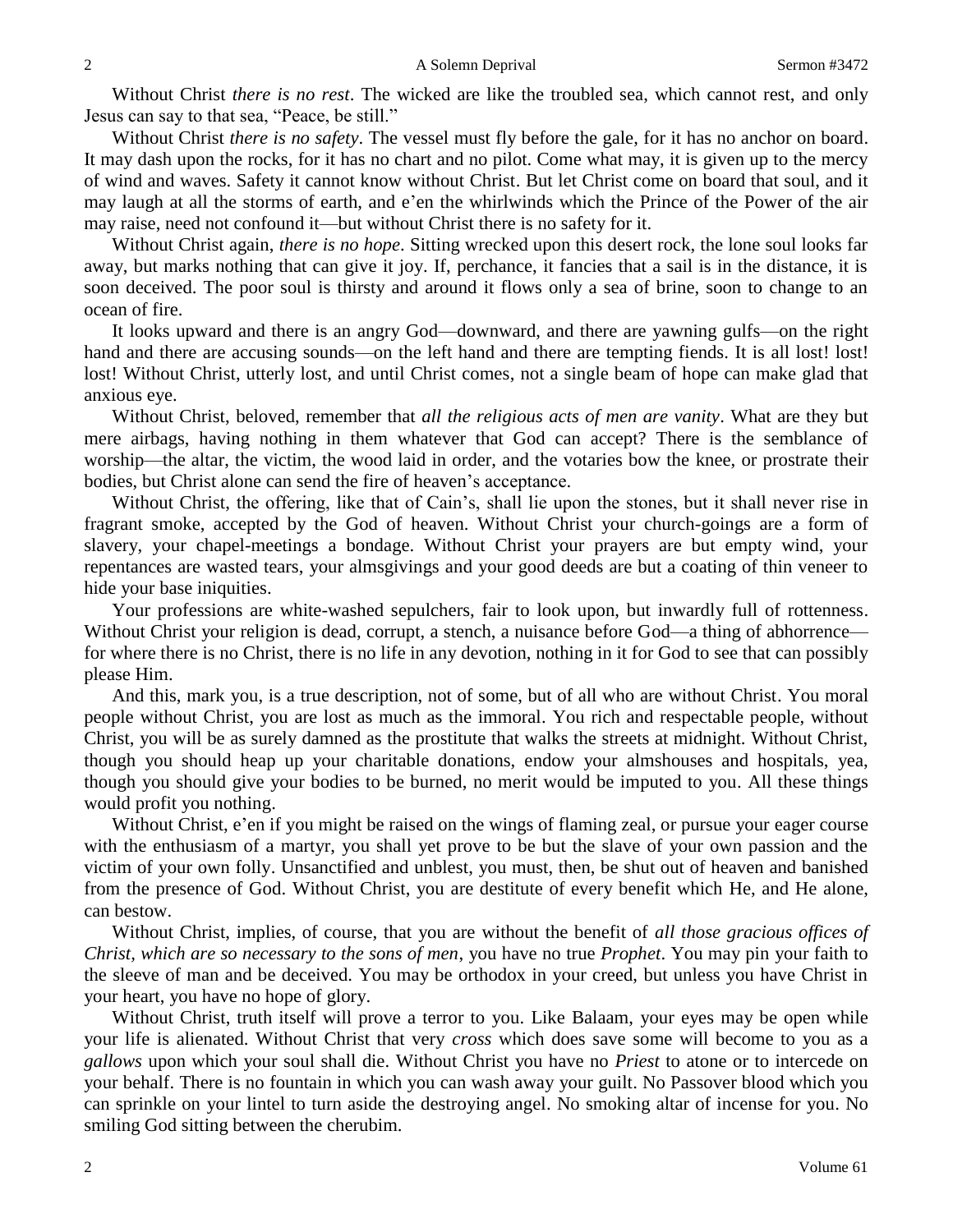#### Sermon #3472 A Solemn Deprival 3

Without Christ you are an alien from everything which the priesthood can procure for your welfare. Without Christ you have no shepherd to tend, no King to help you—you cannot call in the day of trouble upon one who is strong to deliver. The angels of God, who are the standing army of King Jesus, are your enemies and not your friends.

Without Christ, Providence is working your ill, and not your good. Without Christ you have no *advocate* to plead your cause in heaven. You have no representative to stand up yonder and represent you, and prepare a place for you. Without Christ you are as sheep without a shepherd. Without Christ you are a body without a head. Without Christ you are miserable orphans without a father, and your widowed soul is without a husband.

Without Christ you are without a *Savior*—how will you do? What will become of you when you find out the value of salvation at the last pinch, the dreary point of despair? And without a *friend* in heaven, you must needs be if you are without Christ. To sum up all, you are without anything that can make life blessed, or death happy. Without Christ, though you are rich as Croesus, famous as Alexander, and wise as Socrates, yet are you naked, and poor, and miserable—for you lack Him by whom are all things, and for whom are all things, and who is Himself all-in-all.

Surely this might be enough to arouse the conscience of the most heedless. But ah! without any of the blessings which Christ brings, and to miss all the good offices which Christ fills—this is only to linger on the side issues! The imminent peril is to be *without Christ Himself*. Do you see, there, the Savior in human form—God made flesh, dwelling among us? He loves His people and came to earth to wipe out an iniquity which had stained them most vilely, and to work out a righteousness which should cover them most gloriously—but without Christ that living Savior is nothing to you.

Do you see Him led away as a sheep to the slaughter, fastened to the cruel wood—bleeding, dying? Without Christ you are without the virtue of that great sacrifice. You are without the merit of that atoning blood. Do you see Him lying in the tomb of Joseph of Arimathea, asleep in death? That sleep is a burial of all the sins of His people, but without Christ your sins are not atoned for. Your transgressions are yet unburied—they walk the earth—they shall go before you to judgment. They shall clamor for your condemnation. They shall drag you down without hope.

Without Christ, remember, you have no share in His resurrection. Bursting the bonds of death, you, too, shall rise, but not to newness of life, nor yet to glory, for shame and everlasting contempt shall be your portion if you be without Christ. See Him as He mounts on high. He rides in His triumphal car through the streets of heaven. He scatters gifts for men, but without Christ there are none of those gifts for you. There are no blessings for those who are without Christ.

He sits on that exalted throne, and pleads and reigns forever, but without Christ you have no part in His intercession and you shall have no share in His glory. He is coming. Hark! The trumpet rings. My ear prophetic seems to catch the strain! He comes, surrounded by majestic pomp, and all His saints shall reign with Him, but without Christ you can have no part nor lot in all that splendor.

He goes back to His Father, and surrenders His kingdom, and His people are forever safe with Him. Without Christ there shall be none to wipe away the tears from your eyes. No one to lead you to the fountain of living waters. No hand to give you a palm branch. No smile to make your immortality blessed. Oh! my dear hearers, I cannot tell you what unutterable abysses of wretchedness and misery are comprised here within the fullness of the meaning of these dreadful words—*without Christ*.

At this present hour, if you are without Christ, you lack the very essence of good, by reason of which your choicest privileges are an empty boast, instead of a substantial boon. Without Christ *all the ordinances and means of grace are nothing worth*. Even this precious Book, that might be weighed with diamonds, and he that was wise would choose the Book and leave the precious stones—even this sacred volume is of no benefit to you.

You may have Bibles in your houses, as I trust you all have, but what is the Bible but a dead letter without Christ? Ah! I would you could all say what a poor woman once said. "I have Christ here," as she put her hand on the Bible, "and I have Christ here," as she put her hand on her heart, "and I have Christ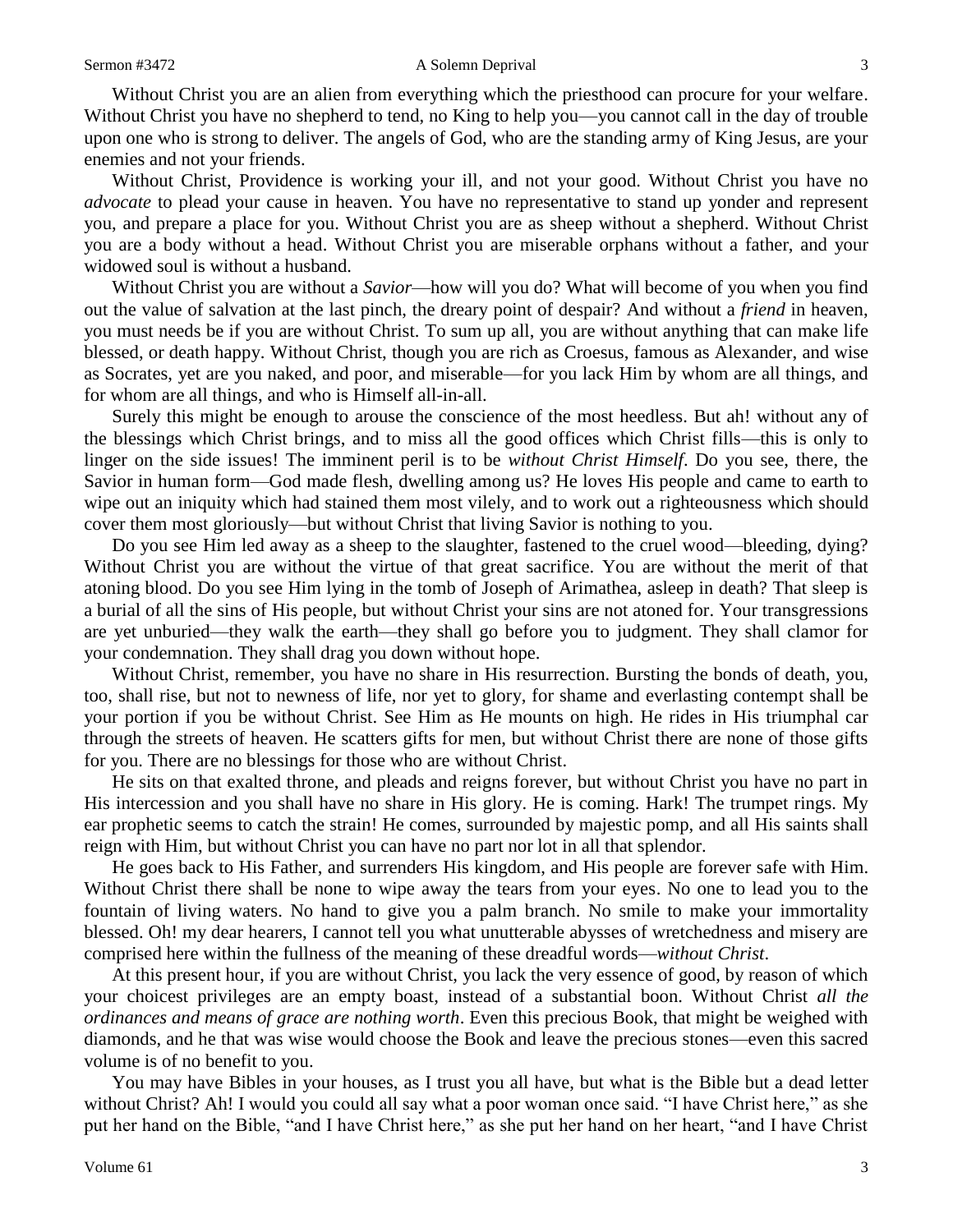there," as she raised up her eyes towards heaven. But if you have not Christ in your heart, you will not find Christ in the Book, for He is discovered there in His sweetness, and His blessedness, and His excellence, only by those who know Him and love Him in their hearts.

Do not get the idea that a certain quantity of Bible reading, and particular times spent in repeating prayers, and regular attendance at a place of worship, and the systematic contribution of a guinea or so to the support of public worship and private charities will ensure the salvation of your souls. No, you must be born again. And that you cannot be, for it is not possible that you could have been born again if you are still living without Christ.

To have Christ is the indispensable condition of entering heaven. If you have Him, though compassed about with a thousand infirmities, you shall yet see the brightness of the eternal glory. But if you have not Christ, alas! for all your toil and the wearisome slavery of your religion, you can but weave a righteousness of your own, which shall disappoint your hope and incur the displeasure of God.

And without Christ, dear friends, there comes the solemn reflection that *ere long you shall perish*. Of that I do not like to talk, but I would like you to think of it. Without Christ you may live, young man though, mark, you shall miss the richest joys of life. Without Christ you may live, hale, strong man, in middle age—though, mark, without Him you shall miss the greatest support amidst your troubles.

Without Christ you may live, old man, and lean upon your staff, content with the earth into which you are so soon to drop, though, mark you, you shall lose the sweetest consolation which your weakness could have found. But remember, man, you are soon to die. It matters not how strong you are—death is stronger than you and he will pull you down, even as the stag-hound drags down his victim, and then "how wilt thou do in the swellings of Jordan," without Christ?

How will you do when the eyes begin to close, without Christ? How will you do, sinner, when the death rattle is in your throat, without Christ? When they prop you up with pillows, when they stand weeping round your expiring form, when the pulse grows faint and few, when you have to lift the veil and stand disembodied before the dreadful eyes of an angry God, how will you do without Christ?

And when the judgment-trump shall wake you from your slumber in the tomb, and body and soul shall stand together at that last and dread assize, in the midst of that tremendous crowd, sinner, how will you do without Christ? When the reapers come forth to gather in the harvest of God, and the sickles are red with blood, and the vintage is cast into the winepress of His wrath, and it is trodden until the blood runs forth up to the horse's girdles—how will you do, then, I ask you, without Christ?

Oh! sinner, I pray you let these words sound in your ears till they ring into your heart. I would like you to think of them tomorrow, and the next day, and the next. Without Christ! I would like to make you think of dying, of being judged, of being condemned, without Christ! May God in His mercy enable you to see your state, and fly to Him who is able to save, even unto the uttermost, all them that come unto God by Him.

Christ is to be had for the asking. Christ is to be had for the receiving. Stretch out your withered hand and take Him. Trust Him and He will be yours forevermore. And you shall be with Him, where He is, in an eternity of joy.

Having thus reviewed the misery of our past estate, let us endeavor, with the little time we have left, to—

**II.** EXCITE THE THANKFULNESS OF GOD'S PEOPLE FOR WHAT THE LORD HAS DONE FOR THEM.

We are not without Christ now, but let me ask you, who are believers, where you would have been now without Christ? As for some of you, you might, indeed you would have been, tonight in the alehouse or gin palace. You would have been with the boisterous crew that make merriment on the Lord's Day. You know you would, for "such were some of you."

You might have been ever worse—you might have been in the harlot's house. You might have been violating the laws of man as well as the laws of God, "for even such" were some of you, but you are washed, but you are sanctified. Where might you not have been without Christ?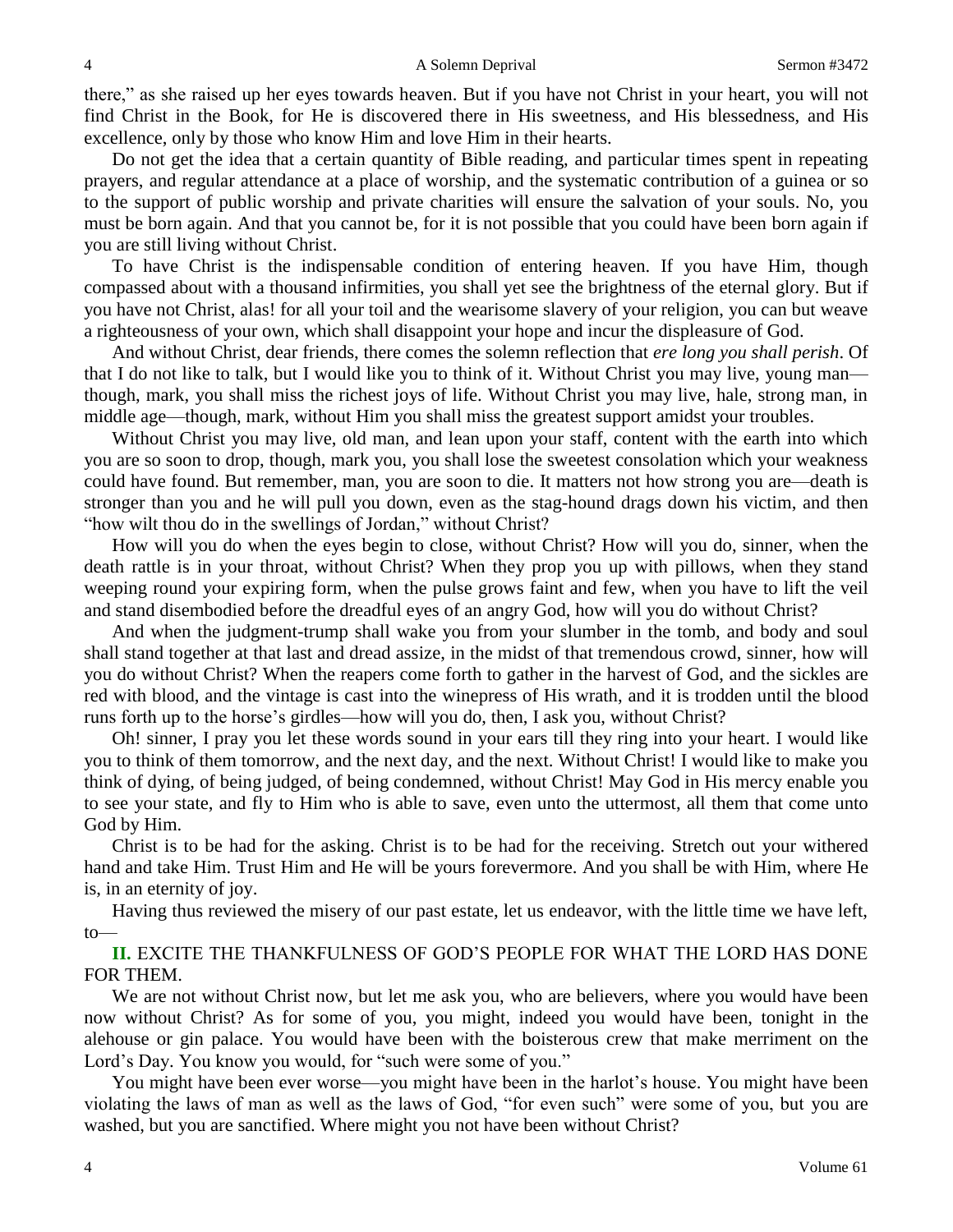#### Sermon #3472 A Solemn Deprival 5

You might have been in hell. You might have been shut out forever from all mercy—condemned to eternal banishment from the presence of God.

I think the Indian's picture is a very fair one of where we should have been without Christ. When asked what Christ had done for him, he picked up a worm, put it on the ground, and made a ring of straw and wood round it, which he set alight. As the wood began to glow, the poor worm began to twist and wriggle in agony, whereupon the Indian stooped down, took it gently up with his finger, and said, "That is what Jesus did for me. I was surrounded, without power to help myself, by a ring of dreadful fire that would have been my ruin, but His pierced hand lifted me out of the burning." Think of that, Christians, and as your hearts melt, come to His table and praise Him that you are not now without Christ.

Then think what His blood has done for you. Take only one thing out of a thousand. It has put away your many, many sins. You were without Christ and your sins stood like yonder mountain, whose black and rugged cliff threaten the very skies. There fell a drop of Jesu's blood upon it and it all vanished in a moment. The sins of all your days were gone in an instant by the application of the precious blood! Oh! bless JEHOVAH's name that you can now say—

> *"Now freed from sin I walk at large, My Savior's blood my full discharge. Content at His dear feet I lay, A sinner saved, and homage pay."*

Bethink you, too, now that you have Christ, *of the way in which He came and made you partaker of Himself.* Oh! how long He stood in the cold, knocking at the door of your heart. You would not have Him. You despised Him. You resisted Him. You kicked against Him—you did, as it were, spit in His face and put Him to open shame to be rid of Him. Yet He would have you, and so, overcoming all your objections, and overlooking all your unworthiness, at length He rescued you and avouched you to be His own.

Consider, beloved, *what might have been your case had He left you to your own free agency*. You might have had His blood on your head in aggravation of your guilt. Instead of that, you have got His blood applied to your heart, in token of your pardon. You know right well what a difference *that* makes. Oh! that was a dreadful cry in the streets of Jerusalem, "His blood be on us and our children." And Jerusalem's streets flowing with gore witnessed how terrible a thing it is to have Christ's blood visited on His enemies.

But beloved, you have that precious blood for the cleansing of your conscience. It has sealed your acceptance and you can, therefore, rejoice in the ransom He has paid and the remission you have received with unspeakable joy and full of glory.

And I would not have you forget the vast *expense which it cost to procure this priceless boon*. Christ could not have been yours had He lived in heaven. He must come down to earth, and even then He could not be fully yours till He had bled and died. Oh! the dreadful portals through which Christ had to pass before He could find His way to you. He finds you now right easily, but before He could come to you He must Himself pass through the grave! Think of *that* and be astonished!

And *why are you not left to be without Christ?* I suppose there are some persons whose minds naturally incline towards the doctrines of free will. I can only say that mine inclines as naturally towards the doctrines of sovereign grace. I cannot understand the reason why I am saved, except upon the ground that God would have it so. I cannot, if I look ever so earnestly, discover any kind of reason in myself why *I* should be a partaker of divine grace.

If I am not tonight without Christ, it is only because Jesus would have His will with me and that will was that I should be with Him where He is and should share His glory. I can put the crown nowhere but upon the head of Him whose mighty grace has saved me from going down into the pit.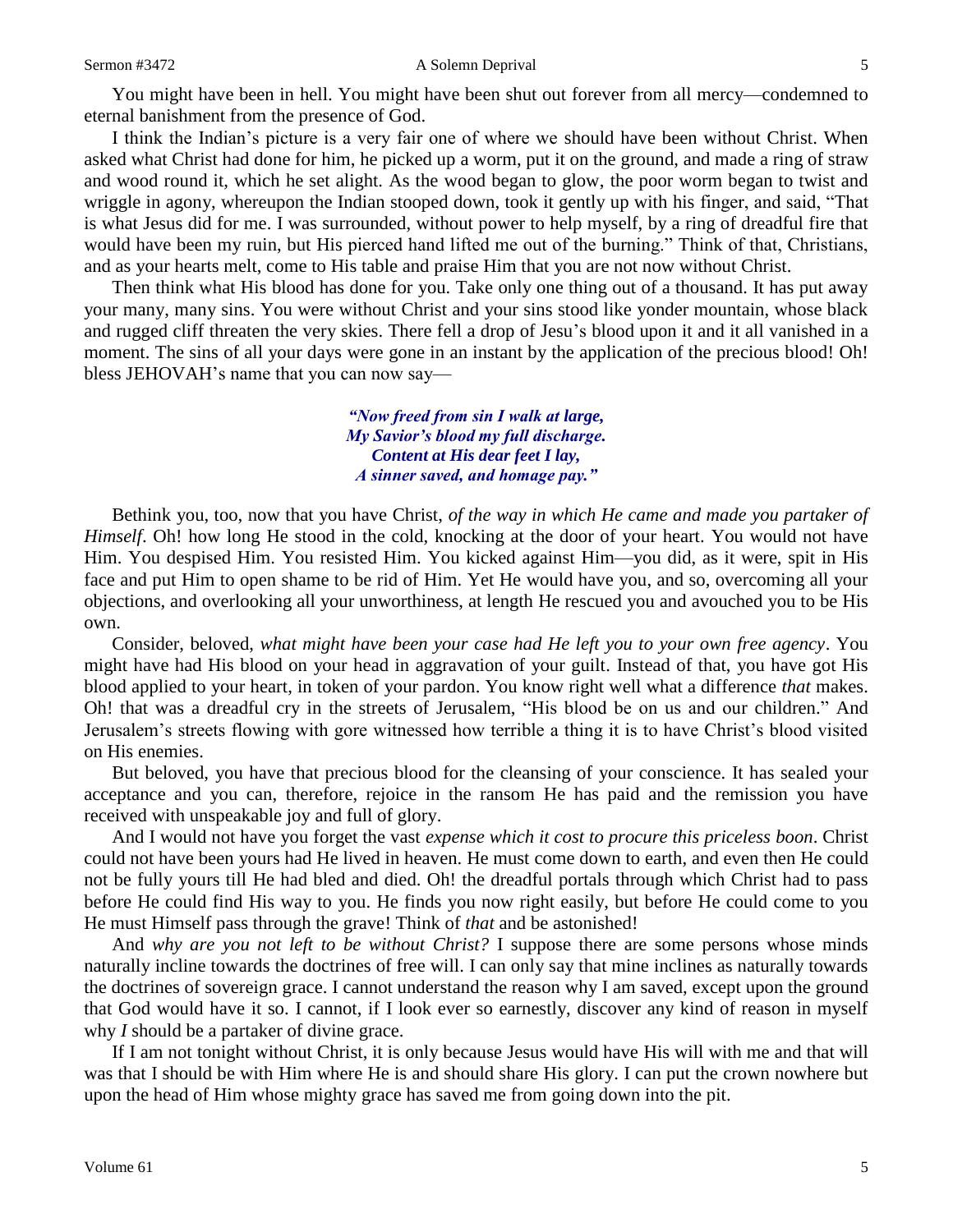Beloved, let us mention one thing more out of the thousand things which we must leave unsaid. *Remember what you have got tonight now that you have Christ*. No, no, no, do not be telling me what you have *not* got. You have not got a certain income, you say. You have not got a competence. You have not got wealth. You have not got friends. You have not got a comfortable house.

No, but you have got your Savior—you have got Christ. And what does that mean? "He that spared not his own Son, but freely delivered him up for us all, how shall he not with him, also, freely give us all things?" The man who has got Christ has everything. There are all things in one in Christ Jesus, and if you once get Him you are rich to all the intents of bliss.

What? Have Jesus Christ and be discontented? Have Christ and murmur? Beloved, let me chide you gently, and pray you to lay aside that evil habit. If you have Christ, then you have God the Father to be your protector, and God the Spirit to be your comforter. You have present things working together for your good, and future things to unravel your happier portion.

You have angels to be your servitors both on earth and in heaven. You have all the wheels of Providence revolving for your benefit. You have the stones of the field in league with you. You have your daily trials sanctified to your benefit. You have your earthly joys hinged from their doors and hallowed with a blessing. Your gains and your losses are alike profitable to you. Your additions and your diminutions shall alike swell the tide of your soul's satisfaction.

You have more than any other creatures can boast as their portion. You have more than all the world beside could yield to regale your pure taste, and ravish your happy spirits. And now, will you not be glad? I would have you come to this feasting table this evening, saying within yourselves, "Since I am not without Christ, but Jesus Christ is mine, I do rejoice, yes, and I will rejoice."

And oh! dear Christian friends, if you have lost your evidences, go to Christ to find them all. Do not go striking your matches to light your candles, but go direct to the sun and get your light from his full orb. You who are doubting, desponding, and cast down, do not get to foraging up the moldy bread of yesterday, but go and get the manna which falls fresh today at the foot of the cross.

Now you who have been wandering and backsliding, do not stay away from Jesus because of your unworthiness, but let your very sins impel you to come the faster to your Savior's feet. Come, you sinners. Come, you saints. Come, you who dare not say that you are His people. Come, you whose faith is but as a grain of mustard seed. Come, you who have not any faith at all. Come now to Jesus, who says, "Whosoever will, let him come and take of the water of life freely."

May God grant that some who feel that they are without Christ because they have no enjoyment, nor any sense of communion with Him, may now take hold of His name, His covenant, His promises, with a lively faith. Nay, more—may they find Him to the rapture of their souls and He shall have all the praise. Amen.

# **EXPOSITION BY C. H. SPURGEON**

### *PSALM 50:14-23; Ezekiel 36:21-38*

### *PSALM 50:14-23*

In the first part of this Psalm, God has solemnly expostulated with His people as to the utter worthlessness of sacrifice and ceremony apart from living faith in Him, and holy life as its fruit. And He sums it all up in the searching question of the thirteenth verse, "Will I eat the flesh of bulls, or drink the blood of goats? Have you such a groveling opinion of Me, your God, as to conceive that I am satisfied with these things?" See what contempt the Lord pours upon sacrifices—even those that were of His own ordaining—when men rested in them and made them their confidence and their end.

**Verse 14.** *Offer unto God thanksgiving:*

This is what He wants—heart-work.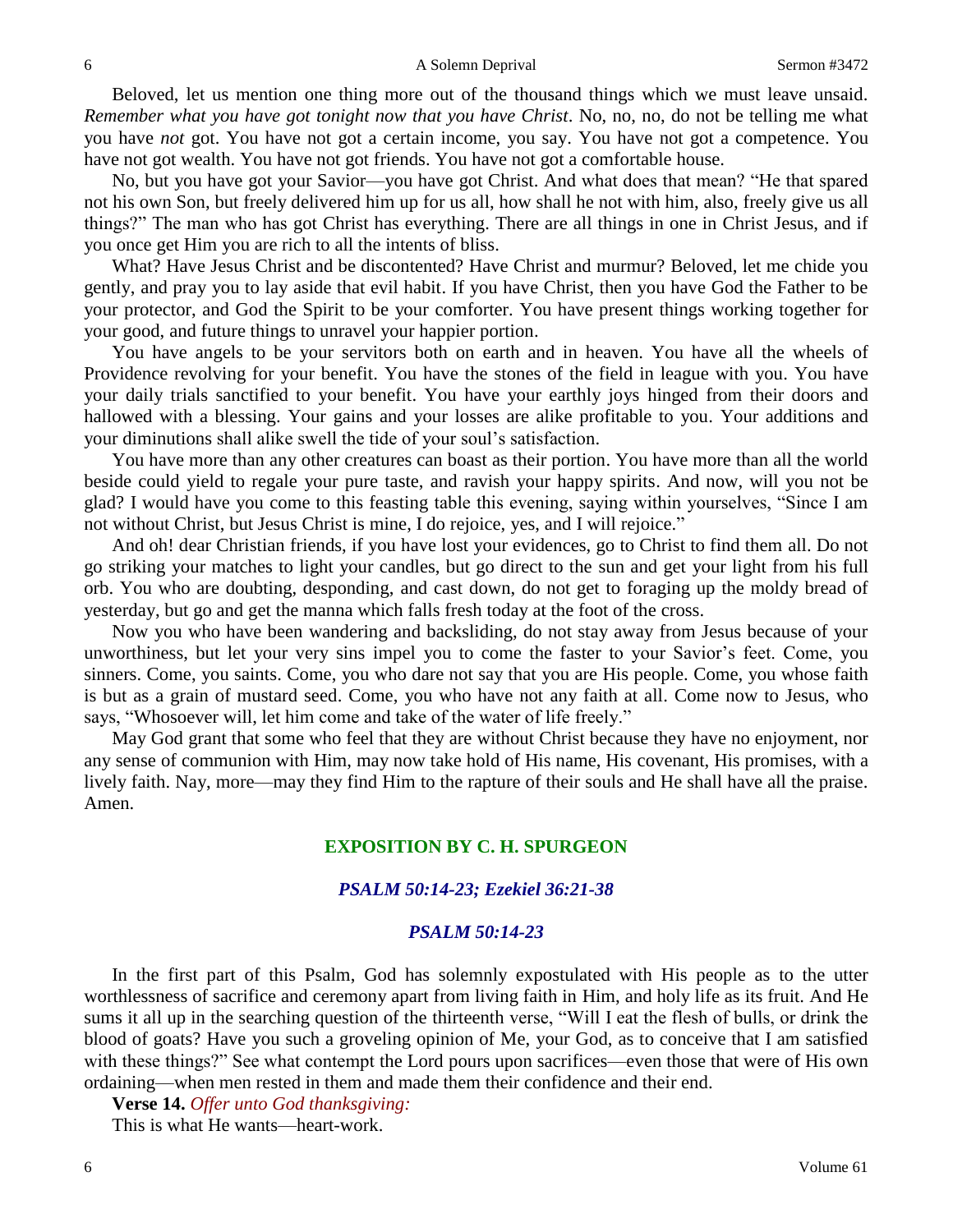**14.** *And pay thy vows unto the most High:* This is what He demands—obedience.

**15.** *And call upon me in the day of trouble: I will deliver thee, and thou shalt glorify me.* 

Thus you see God has spoken to His professing people—to those who were moral, decent, and observant of outward ritual. He now turns to some others—some others, perhaps, quite as outwardly religious, but their lives were immoral—their conduct was a breach of His law. At first He speaks of their neglect of the first table, which says, "Thou shalt love the Lord thy God with all thy heart," and shows that it is not bullocks and rams which can make amends for forgetfulness of God. Now He turns to the second table and shows that no amount of sacrifice can make up for breaches of the law of God as it touches our fellow men.

**16.** *But unto the wicked, God saith, What hast thou to do to declare my statutes, or that thou shouldest take my covenant in thy mouth?* 

Your unholiness, even though you were of the tribe of Levi, would disqualify you from declaring My statutes. Your mouth full of slander, how should you dare to use it to speak of My covenant with it?

**17.** *Seeing thou hatest instruction, and castest my words behind thee.* 

As if they were worthless things to be thrown away—as if they were obnoxious things to be thrown behind your back where you could not see them. "Do you talk about worshipping Me, while you are neglecting My words?" Now it is a very solemn thing when a man boasts about the covenant, or about the doctrines of grace, or about outward ceremonies, and yet there are parts of God's Word that he neglects—there are portions of God's will that he dares not look in the face.

If ever I meet a text that I am afraid of, I begin to be afraid of myself. And if I feel any tendency to take away from a text any of its sweeping charges or its strong demands, I feel that surely I must have quarreled with this text, because it has quarreled with me. How can we think we are offering to God acceptable sacrifice when any of His words are cast behind our backs?

**18.** *When thou sawest a thief, then thou consentedst with him, and hast been partaker with adulterers.* 

"When thou sawest a thief thou consentedst with him," and some professors do this. If they do not themselves rob, there are some who will employ their clerks to tell lies in writing. They consent in the bad trade of others. They become accomplices, helping to make excuses for others. "And hast been partaker with adulterers." Can a man profess to be religious and yet do this? Well, I have known such, and such will creep into the church of God still —unclean, unchaste men, who nevertheless will come and sit as God's people sit, and sing as God's people sing. And indeed, any one who listens to lascivious talk, or who smiles at an unchaste jest, is himself a partaker with adulterers more or less.

**19.** *Thou gavest thou mouth to evil, and thy tongue frameth deceit.* 

How many do this, and yet think they are the children of God? They ruin other characters most remorselessly—they will spread false reports, if not actually invent them, and yet think themselves the people of God.

**20.** *Thou sittest and speakest against thy brother; thou slanderest thine own mother's son.* 

When a tongue has once learned the habit of calumny, it will spare none. The nearest relative and the dearest will become victims to the habit—first of gossip and afterwards of actual detraction and lying. Oh! the misery, the pain that is caused in the world by this habit which is so rife! And can we imagine ourselves to be the people of God when we delight in repeating false stories about others?

Have we forgotten the truth of that word, "All liars shall have their portion in the lake that burneth with fire and brimstone"? As surely as God is true and loves truth, if we love lies, where God is we can never come. It matters not how much we may pretend to have reverence for God, and to have an experience of His truth—we are not of the truth, neither are we of God.

**21.** *These things hast thou done, and I kept silence;*

God, in His long-suffering, bears with these sinners. "Thou thoughtest that I was altogether such an one as thyself." These men came at last to say, "Pooh! The prophets make too much fuss about holiness.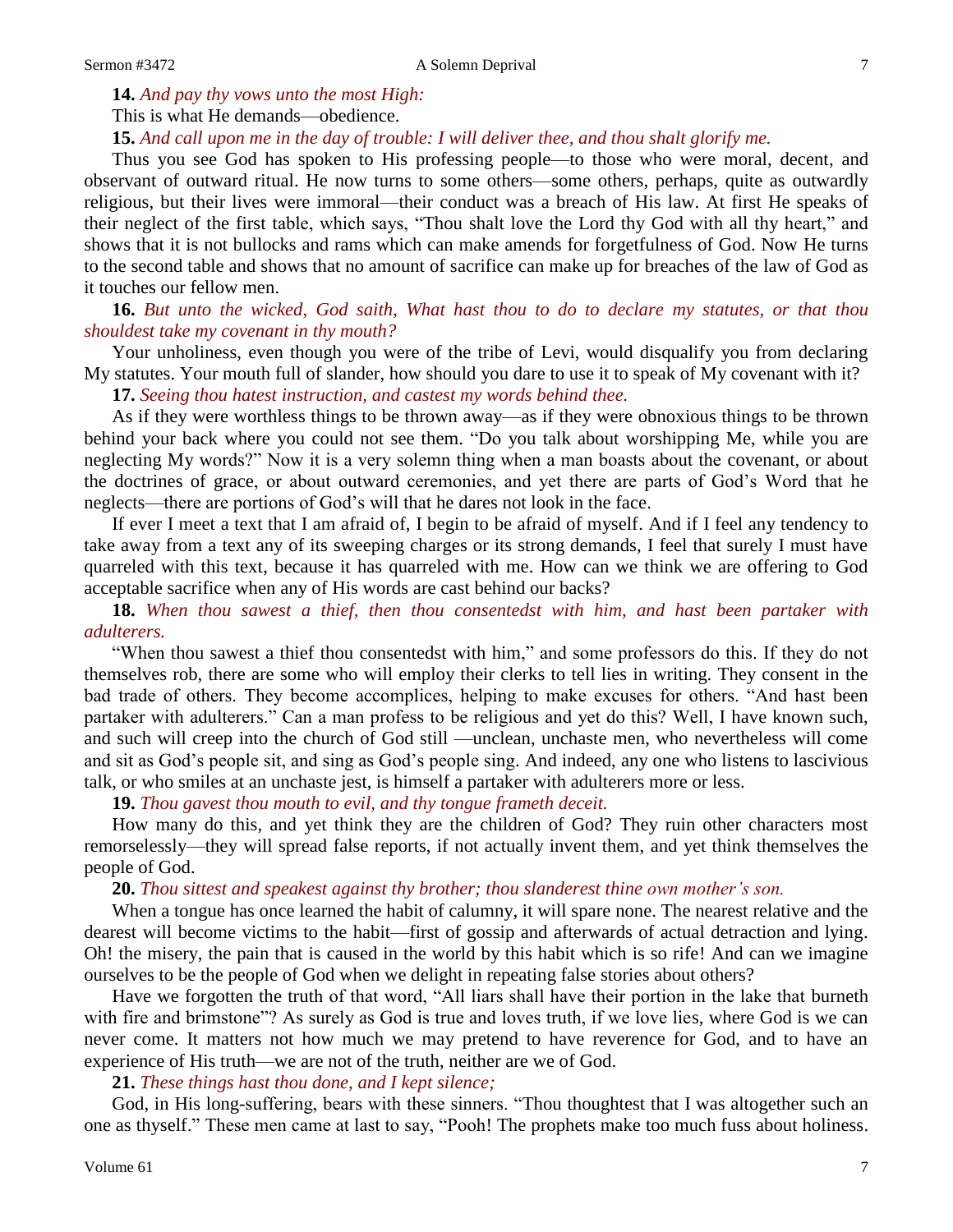You can serve God, and yet, after all, live as we do. So long as we give God a tithe, it matters not how we get our property. If we offer Him the bulls, He will be quite content." Ah! to what do men degrade their God! Some made Him of old to be like a bullock that has horns and hoofs, but many men nowadays think God to be like themselves—and that is worse.

**21.** *Thou thoughtest that I was altogether such an one as thyself: but I will reprove thee, and set them in order before thine eyes.* 

"I will lay your sins out before you—parcel them out, 'Item this'—Item that.' I will classify them: I will set them like a dreadful army in array before you. I will let you see that though I had patience with you, I was neither blind nor deaf, but heard and saw all that you have done and noted it all." Oh! what a vista this opens up for unholy professors—for ungodly members of Christian churches!

**22.** *Now consider this, ye that forget God, lest I tear you in pieces, and there be none to deliver.* 

What solemn words! What dreadful words! God never plays at threatening and His ministers, when they speak of wrath to come, are not to speak with velvet mouths and soft words, for "Oh! the wrath to come," as George Whitefield used to say with uplifted hands and streaming eyes, "The wrath to come! The wrath to come—how dreadful will it be!" God Himself proves it. "Beware, ye that forget God, lest I tear you in pieces and there be none to deliver."

And then the Psalm finishes up with this kind word of gracious address which drops like raindrops out of the bosom of the tempest that went before—

**23.** *Whoso offereth praise glorifieth me:*

More than he that offers bullocks.

**23.** *And to him that ordereth his conversation aright—*

The man that strives in the sight of God to walk a holy life—this is the man to whom—

**23.** *Will I shew the salvation of God.* 

If he needs saving, let him order his conversation as he may, he will owe all to sovereign grace. He will have no merit of his own, "but where I by grace," says the Lord, "lead a man to order his conversation aright, there will I show more and more fully, and at last perfectly in him, the salvation of God."

## *EZEKIEL 36:21-38*

The prophet had been bringing many heavy charges against God's people. He had been thundering out the most tremendous threatenings against them. God was angry with them on account of sin. The chapter is full of dreadful utterances, enough to make one tremble as he reads them. And on a sudden the note altogether changes and the prophet of thunder becomes the prophet of consolation. Free grace follows like a clear shining after the rain.

**Verses 21-24.** *But I had pity for mine holy name, which the house of Israel had profaned among the heathen, whither they went. Therefore say unto the house of Israel, Thus saith the Lord GOD; I do not this for your sakes, O house of Israel, but for mine holy name's sake, which ye have profaned among the heathen, whither ye went. And I will sanctify my great name, which was profaned among the heathen, which ye have profaned in the midst of them; and the heathen shall know that I am the Lord, saith the*  Lord GOD, when I shall be sanctified in you before their eyes. For I will take you from among the *heathen, and gather you out of all countries, and will bring you into your own land.*

Here, indeed, is matchless grace, that these very people who for their sins were banished from their land, and who in their exile added to their sin by the way in which they blasphemed God—those very people are to be brought back and the mercy of God is so to be displayed in them that, in the very people who blasphemed God's name, God shall be had in honor.

**25-26.** *Then will I sprinkle clean water upon you, and ye shall be clean: from all your filthiness, and from all your idols, will I cleanse you. A new heart also will I give you, and a new spirit will I put within you: and I will take away the stony heart out of your flesh, and I will give you an heart of flesh.*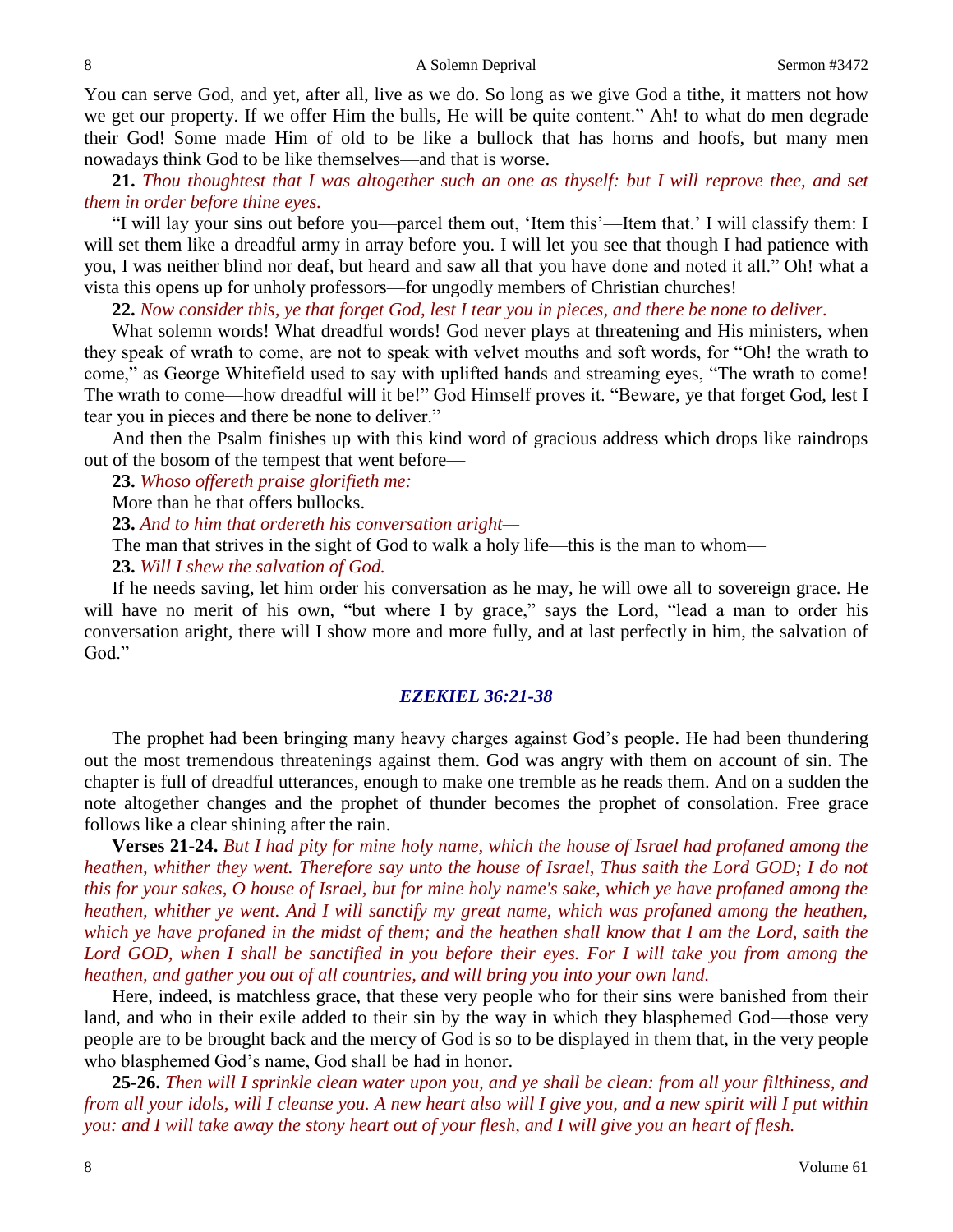Now notice that all this was spoken to persons who had no desire for these blessings. If they had had a desire for them, their hearts could not be considered to be stony, but they were set against God—they were His enemies—and yet He makes this solemn declaration in the sovereignty of His grace that He will give them a new heart and a right spirit.

There may be some in this house tonight, and I pray there may, who are strangers to the God of Israel, who, if they know aught concerning His Son, only know enough to oppose Him. May God's eternal omnipotence work in them mightily that a new heart and a right spirit may be given them tonight according to that ancient word, "I am found of them that sought me not." He can come and make them a people that were not a people. Oh! that His grace would do so now.

**27.** *And I will put my spirit within you,*

Not only a new spirit, but *My* Spirit. God Himself shall come and dwell in those hearts which once were a receptacle for the devil.

**27-28.** *And I will put my spirit within you, and cause you to walk in my statutes, and ye shall keep my judgments, and do them. And ye shall dwell in the land that I gave to your fathers; and ye shall be my people, and I will be your God.*

He who talks in this sovereign way is God Himself. He first made the world as He pleased, and in the second new creation, He does as He will, having power over us as the potter has over his clay. This is promised to the Jewish people, but it is also fulfilled in multitudes of others where God in the same sovereign way works out the purposes of His love.

**29.** *I will also save you from all your uncleannesses; and I will call for the corn, and will increase it, and lay no famine upon you.* 

Temporal mercies shall follow where spiritual mercies are given.

**30-36.** *And I will multiply the fruit of the tree, and the increase of the field, that ye shall receive no more reproach of famine among the heathen. Then shall ye remember your own evil ways, and your doings that were not good, and shall lothe yourselves in your own sight for your iniquities and for your abominations. Not for your sakes do I this, saith the Lord GOD, be it known unto you: be ashamed and confounded for your own ways, O house of Israel. Thus saith the Lord GOD; In the day that I shall have cleansed you from all your iniquities I will also cause you to dwell in the cities, and the wastes shall be builded. And the desolate land shall be tilled, whereas it lay desolate in the sight of all that passed by. And they shall say, This land that was desolate is become like the garden of Eden; and the waste and desolate and ruined cities are become fenced, and are inhabited. Then the heathen that are left round about you shall know that I the Lord build the ruined places, and plant that that was desolate: I the Lord have spoken it, and I will do it.*

Prayer will always go with the divine working. Where God means to save, He sets men praying. Those who are saved intercede for others, and others who as yet are unsaved feel the need of the blessing and begin to cry for it—and the blessing comes. As the black cloud forebodes the shower, so does the gathering spirit of prayer always foretoken the coming blessing. Heaven and earth may pass away, but the memorial of JEHOVAH always is "The God that heareth prayer."

He is the God whose arm is always moved by the prayer of man. Did not Moses stand between them and vengeance, so that God said, "Let me alone," as if He had said, "I cannot destroy them while you pray"? Did not Elijah open and shut the windows of heaven by his prayer? Nothing is impossible to those who know how believingly to inquire of God.

**37.** *Thus saith the Lord GOD; I will yet for this be enquired of by the house of Israel, to do it for them: I will increase them with men like a flock.* 

Take up this promise, members of this church, and urge it before God that He would give us not few additions, but many, very many. "I will increase them with men like a flock."

**38.** *As the holy flock, as the flock of Jerusalem in her solemn feasts;*

When a great number of lambs would be brought up to Jerusalem for them to keep the Passover with, a great and countless company. Oh! that such additions may be given to the church!